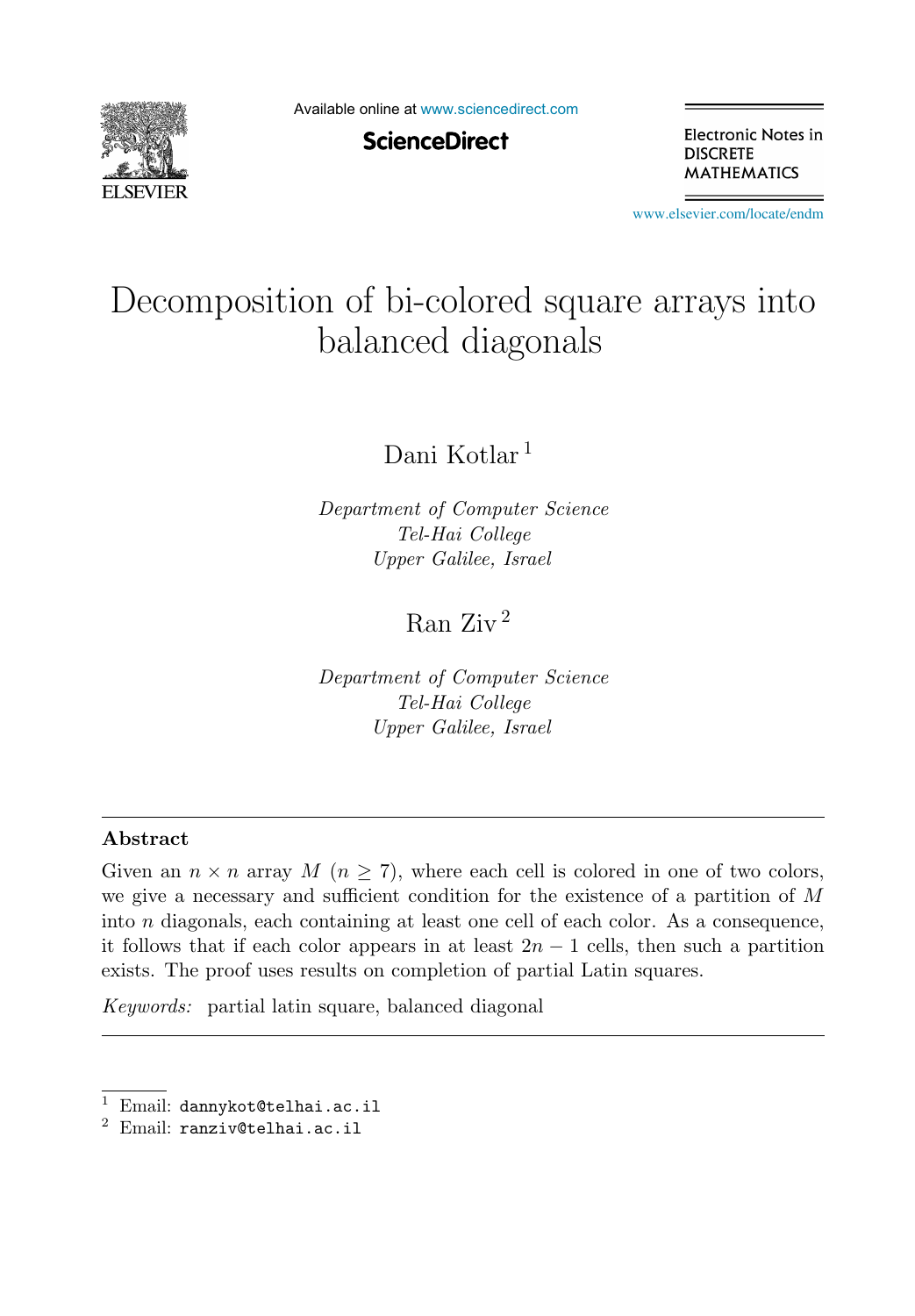#### **1 Introduction**

Let L be an  $m \times n$  array with  $m \leq n$ . A *diagonal* in L is a subset of m cells of L such that no two cells are in the same row or in the same column. For a natural number k, such that  $0 < k \leq n$ , a k-coloring of L is an assignment of a color from a given set of k colors to each cell of L. Given a k-coloring of  $L$ , an l-transversal  $(l \leq k)$  is a diagonal of L in which at least l distinct colors are represented. A diagonal in a k-colored array L in which all  $k$  colors appear is called here balanced.

A known conjecture of Stein [11] asserts that for any *n*-coloring of an  $n \times n$ array L, where each color appears in n cells, there exists an  $(n-1)$ -transversal. Stein's conjecture generalizes an earlier conjecture of Ryser and Brualdi [4], [9] which state that such a transversal exists for any n-coloring in which all colors in each row and each column are distinct.

A problem related to the Ryser-Brualdi-Stein Conjectures, is the search for conditions allowing a decomposition of a k-colored  $m \times n$  array into disjoint m-transversals. For some conjectures and asymptotic results on the subject see [1], [2], [5], [6], [7].

In this paper we give a necessary and sufficient condition for a 2-colored  $n \times n$  arrays to be partitioned into n disjoint balanced diagonals.

**Definition 1.1** We call a subset A of cells in an  $n \times n$  array improper if there exists  $i, j \in [n]$  such that each cell in A lies either in row i or in column j but not in both. Otherwise, a set is called proper.

Figure 1 illustrates an improper set (marked with  $x$ 's).





Our main result is the following theorem:

**Theorem 1.2** Suppose  $n \geq 7$  and let L be an  $n \times n$  array where each cell is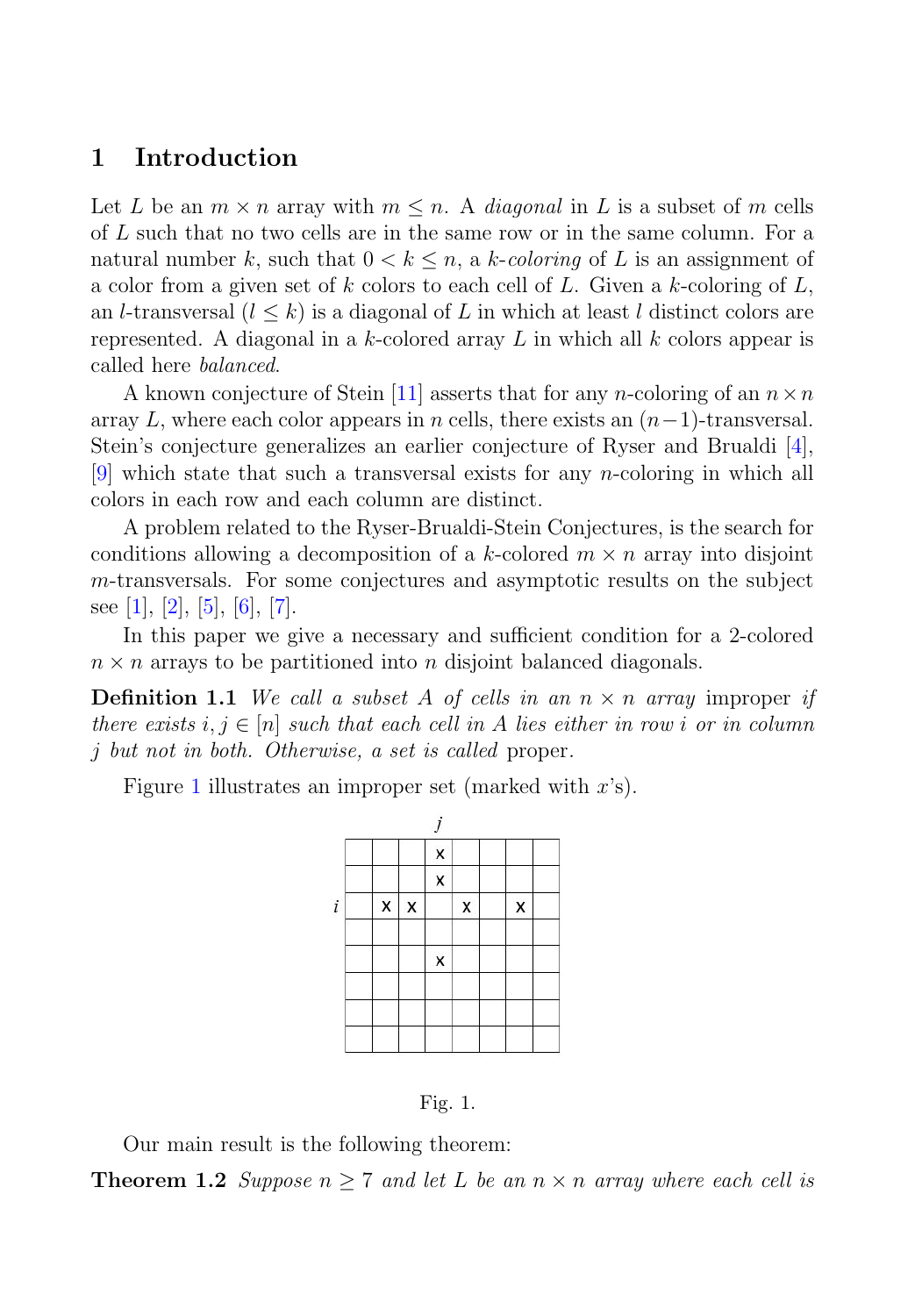colored red or blue. Then L can be partitioned into n balanced diagonals if and only if for each color there is a proper set of n cells colored with it.

The proof of Theorem 1.2 relies upon results on completion of partial Latin squares.

## **2 Completion of partial Latin squares**

A Latin square of order n is an  $n \times n$  array filled with the symbols  $1, \ldots, n$ so that all symbols in each row and each column are distinct. A diagonal in a Latin square consisting of equal symbols is called a symbol diagonal. A partial Latin square of order n and size k is an  $n \times n$  array in which exactly k cells are filled. We shall use some results on completing a partial Latin squares to a Latin square:

**Theorem 2.1** (Smetaniuk [10]) A partial Latin square of order n and of size at most  $n-1$  can be completed to a Latin square of order n.

**Theorem 2.2** (Andersen and Hilton  $\lceil 3 \rceil$ ) A partial Latin square of order n and of size n can be completed to a Latin square of order n, unless it can be brought by permuting rows and columns and possibly taking the transpose into one of the following two forms:

- Symbols  $1, \ldots, x$  are in cells  $(1, 1), \ldots, (1, x)$  and symbols  $x + 1, \ldots, n$  are in cells  $(2, x + 1), \ldots, (n - x + 1, x + 1).$
- Symbols  $1, \ldots, x$  are in cells  $(1, 1), \ldots, (1, x)$  and the symbol  $x + 1$  is in cells  $(2, x + 1), (3, x + 2), \ldots, (n - x + 1, n).$

**Observation 1** Let L be an  $n \times n$  array in which at least  $n - 1$  cells are colored blue. Then, there exists a partition of the cells of L into n disjoint diagonals, so that at least  $n-1$  of them contain a blue cell.

**Proof.** We assign the symbols  $1, \ldots, n-1$  to the  $n-1$  blue cells and obtain a partial Latin square. By Theorem 2.1, we can complete it to a Latin square in which the symbol diagonals form a partition of  $L$  into diagonals, so that at least  $n-1$  of them contains a blue cell.  $\Box$ 

**Observation 2** Let M be a colored  $n \times n$  array containing a proper subset of n cells, which are all colored blue. Then, there is a partition of  $M$  into n diagonals, each containing a blue cell.

**Proof.** Let B be the proper set of blue cells of size n. We assign the symbols  $1,\ldots,n$  to the cells of B to obtain a partial Latin square L. Since B is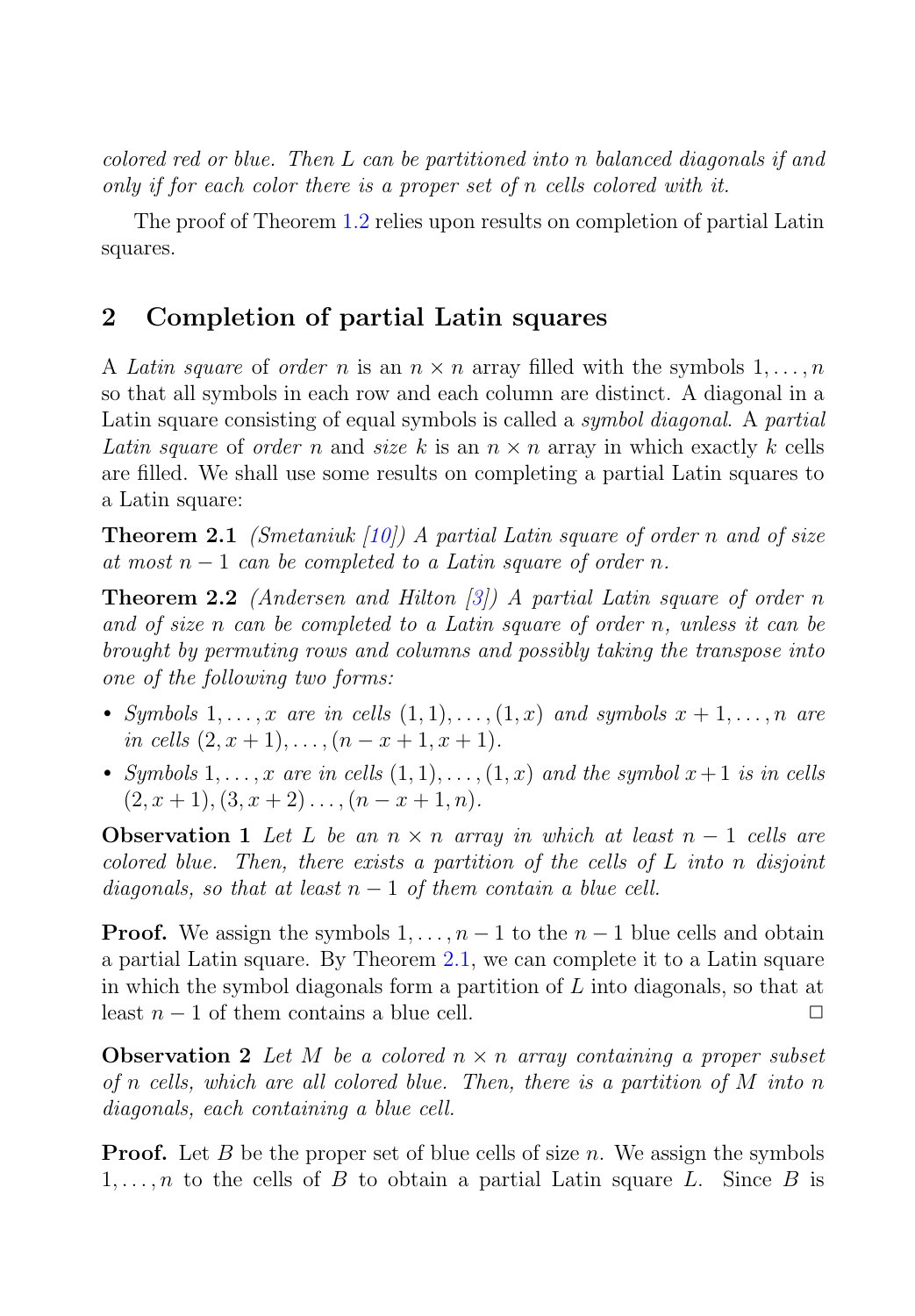proper and properness is preserved under permutation of rows and columns and taking the transpose, it follows from Theorem  $2.2$  that  $L$  can be completed to a Latin square. The symbol diagonals of this Latin square form a partition of M into diagonals, each containing a blue cell.  $\Box$ 

It can be shown that  $2n-2$  blue cells may not ensure the existence of a decomposition into diagonals, each containing a blue cell. But, since any set of  $2n-1$  cells is proper, and thus contains a proper subset of size n, we have the following observation:

**Observation 3** Let M be a  $n \times n$  array in which at least  $2n-1$  cells are colored blue. Then, there is a partition of M into n diagonals, each containing a blue cell.

#### **3 Sketch of proof of the main result**

For the proof of Theorem 1.2 we apply the following theorem of Ryser  $[8]$ :

**Theorem 3.1** Let  $0 < r, s < n$  and let A be a partial Latin square of order n in which cell  $(i, j)$  in A is filled if and only if  $i \leq r$  and  $j \leq s$ . Then A can be completed to a Latin square if and only if  $N(i) \geq r + s - n$  for  $i = 1, \ldots, n$ , where  $N(i)$  is the number of cells in A that are filled with i.

Let  $L_b$  and  $L_r$  be the subsets of L consisting of blue and red cells, respectively. Without loss of generality we may assume that  $|L_b| \leq |L_r|$ . If  $|L_b| < n$ , then clearly there is no decomposition of  $L$  into balanced diagonals. Suppose  $|L_b| \ge n$ . If  $L_b$  does not contain a proper subset of size n, then  $L_b$  is improper. Suppose  $L_b$  is contained in row i and column j, then for any partition of L into diagonals, the diagonal through  $L(i, j)$  will be contained in  $L<sub>r</sub>$ . Thus, the condition is necessary.

In order to show that the condition is sufficient we assume, for contradiction, that a decomposition of L into balanced diagonals does not exist.

Here is a sketch of a proof:

- (i) We show that if the contradiction assumption holds, then  $L_b$  contains two diagonals  $T_1$  and  $T_2$  such that  $|T_1 \cap T_2| = 1$ .
- (ii) Suppose  $T_1 \cap T_2 = \{c_{ij}\}\$ . Then, there exists a cell in  $L_b \setminus (T_1 \cup T_2)$  which is not in row  $i$  and not in column  $j$ .
- (iii) We show that L contains an  $s \times t$  sub-rectangle  $R_1$ , such that  $s + t = n$ ,  $s-1 \leq t \leq s+1$  and  $|R_1 \cap L_b| \geq n$ .

The proof of this assertion utilizes the natural correspondence between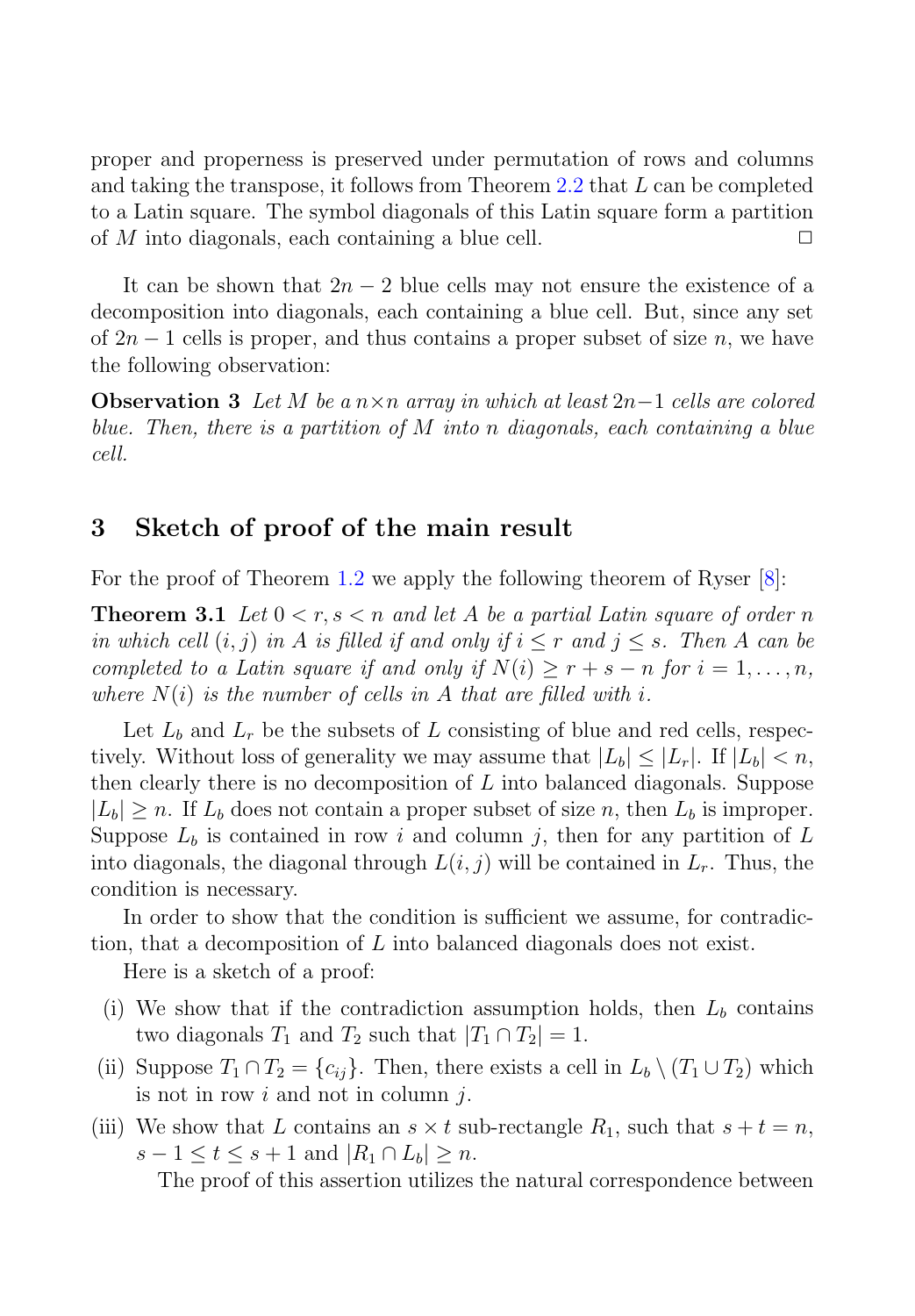$n \times n$  arrays and the complete bipartite graph  $K_{n,n}$  (where a diagonal corresponds to a matching).

(iv) We show that L contains a  $p \times q$  sub-rectangle R, such that  $p+q = n+1$ ,  $p-2 \le q \le p+2$ ,  $|R \cap L_b| \ge n$  and  $|R \cap L_r| \ge n$ .

In order to prove this assertion we note that, since  $|L_b| \leq |L_r|$ , the square L must contain an  $s \times t$  sub-rectangle  $R_2$  such that  $|R_2 \cap L_r| \geq n$ . If  $R_1$  and  $R_2$  coincide, we are done. Otherwise, we slide an  $s \times t$  window, starting from  $R_1$  to  $R_2$  (Figure 2), so that in each step we either drop a row and add a row or drop a column and add a column. At some point we must move from a rectangle with at least  $n$  blue cells to a rectangle with at least n red cells (assuming  $n \geq 7$ ). The union of these two rectangles is R.



Fig. 2.

- (v) We use Hall's theorem to show that we can fill n blue cells and n red cells of R with the numbers  $1, \ldots, n$  so that each number appears once in a blue cell and once in a red cell, to form a partial Latin square.
- (vi) We use Ryser's theorem 3.1 to show that R can be completed to a Latin square, in which all the symbol diagonal are balanced.

Since any set of  $2n-1$  cells contains a proper subset of size n we have the following corollary:

**Corollary 3.2** Let L be a 2-colored  $n \times n$  array with  $n \geq 7$ . If each color appears in at least  $2n - 1$  cells, then L can be partitioned into n balanced diagonals.

The results in this paper originated from questions on edge colorings of the complete bipartite graph  $K_{n,n}$ . Thus, we formulate Corollary 3.2 in these terms.

**Definition 3.3** Let  $f : E(K_{n,n}) \to \{1,2\}$  be a coloring. A matching in  $M \subset$  $E(K_{n,n})$  is called balanced if  $f^{-1}(i) \neq \emptyset$  for  $i = 1, 2$ .